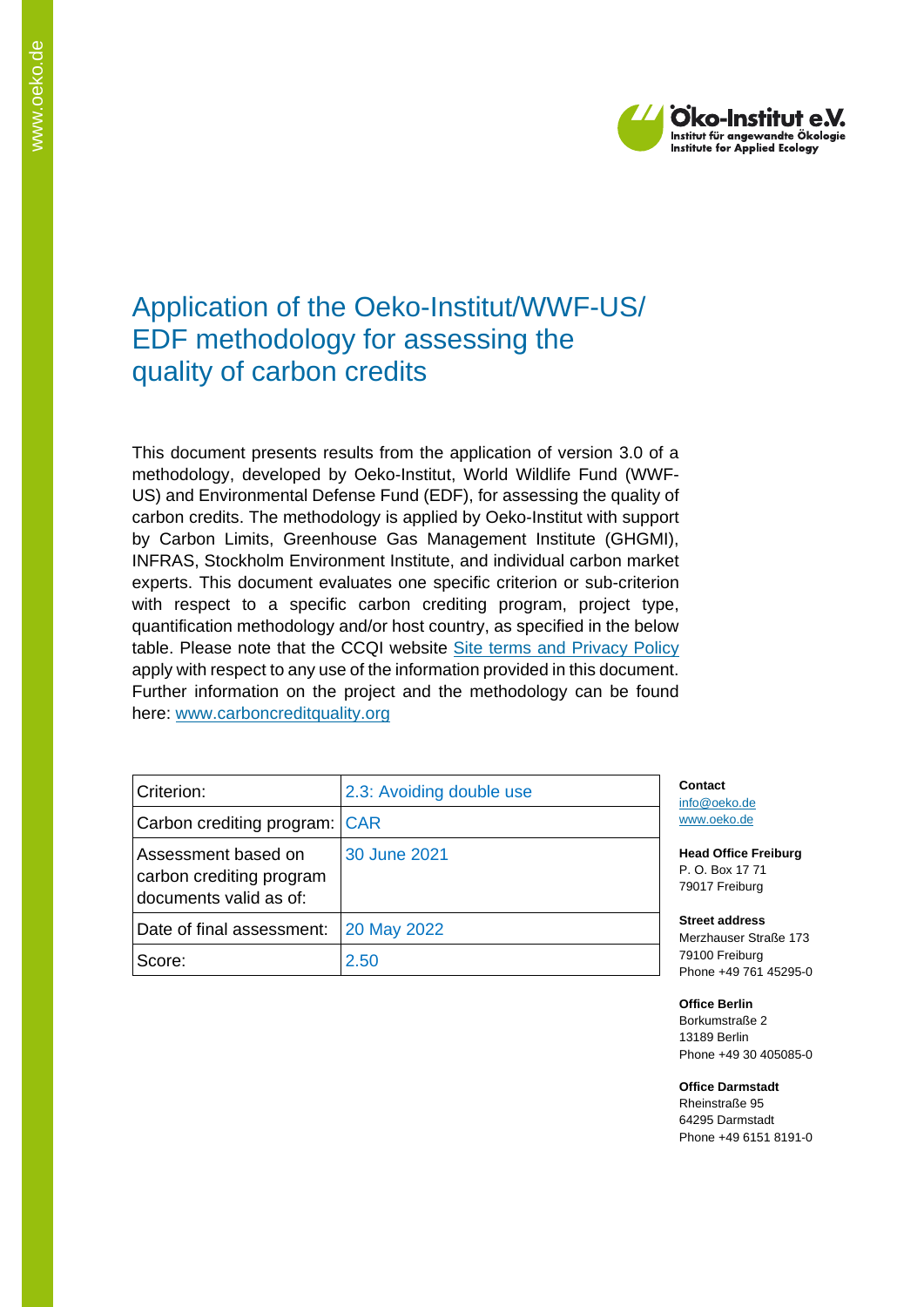# **Assessment**

# **Indicator 2.3.1**

## **Relevant scoring methodology provisions**

"To address the risk of double use due to the cancellation of one carbon credit for more than one purpose, the registry system has functionalities to document the purposes for which carbon credits are used."

## **Information sources considered**

- 1 Reserve Offset Program Manual, March 2021, available at [https://www.climateactionreserve.org/wp](https://www.climateactionreserve.org/wp-content/uploads/2021/03/Reserve_Offset_Program_Manual_March_2021.pdf)[content/uploads/2021/03/Reserve\\_Offset\\_Program\\_Manual\\_March\\_2021.pdf](https://www.climateactionreserve.org/wp-content/uploads/2021/03/Reserve_Offset_Program_Manual_March_2021.pdf)
- 2 CAR registry, available at<https://thereserve2.apx.com/myModule/rpt/myrpt.asp?r=112>
- 3 Climate Action Reserve, Terms of Use (2014), available at <https://www.climateactionreserve.org/wp-content/uploads/2009/03/Final-TOU-1-2014..pdf>

## **Relevant carbon crediting program provisions**

- Provision 1 Source 1, section 2.9: "The registry itself is designed to mitigate the risk of double counting through transparency. Each CRT has a unique serial number, identifying, among other things, the location of the project, the relevant protocol, and the vintage year of the GHG reductions. All issuances and retirements are immediately public. Cancellations for other programs are made public. Any user may review all CRT retirements and view the serial numbers, as well as the **reason for retirement**. In addition, verification reports are made public, providing an additional source of detailed information regarding the generation of the GHG reductions".
- Provision 2 Source 3, Article 8.a.ii: "If a User retires one or more CRTs and/or ROCs, notwithstanding anything to the contrary in these Terms of Use, the following information related to such retirement shall be subject to public disclosure by or at the direction of the Reserve, in such manner (including, without limitation, by inclusion in one or more reports posted on the Reserve's website) and at such times as the Reserve may determine in its sole discretion: […] (F) **voluntarily disclosed by User to the Reserve regarding the reason for such retirement**; provided, however, that nothing in this paragraph (ii) shall be construed to permit the public disclosure of any name, email address or reason for the retirement of any CRT or ROC that is deemed to be Confidential Information pursuant to Section 9(b)(v) or to limit any provision of Section 9(b)(v)."

#### **Assessment outcome**

Yes (2 points).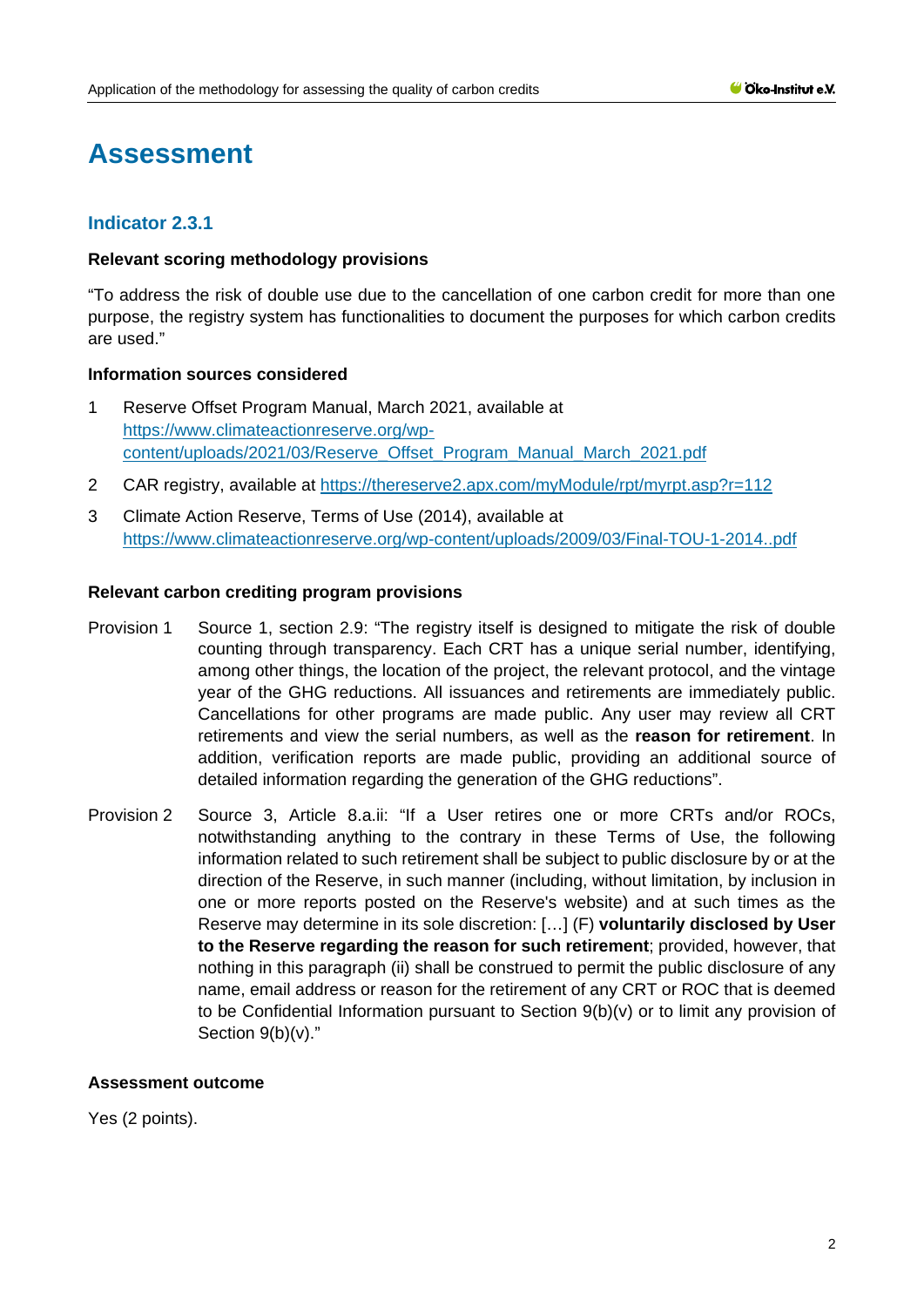## **Justification of assessment**

The above documentation specifies that the registry or project database system makes all relevant information on carbon credits readily available. In all cases, a default option for the retirement reason must be chosen and disclosed (e.g., "On behalf of third party," "environmental benefit," or "compensation for avoidable reversal") (Source 2). However, it is not mandatory for users of the registry to make the detailed reason for retirement public, beyond these generic selections (Provision 1). While specifying the detailed retirement reasons is not a mandatory, the system offers the functionality to specify and publish detailed retirement reasons (Source 2, Provision 2). The indicator is therefore considered to be fulfilled.

## **Indicator 2.3.2**

## **Relevant scoring methodology provisions**

"The program *requires* users of carbon credits (and/or their representatives) to transparently and unambiguously specify, either within the registry system or in another information system, the following information in relation to a cancellation:

- a. The voluntary goal or requirement that is achieved through the cancellation of the carbon credits (e.g., "for voluntary offsetting purposes" or "CORSIA offsetting obligation")
- b. The beneficiary, i.e. which entity's voluntary goals or mandatory requirements are met (e.g. "XYZ Airlines")
- c. The calendar year(s) for which these voluntary goals or requirements are achieved (e.g., 2024 offsetting requirement covering the 2021-2023 compliance period under CORSIA")."

## **Information sources considered**

- 1 Reserve Offset Program Manual, March 2021, available at [https://www.climateactionreserve.org/wp](https://www.climateactionreserve.org/wp-content/uploads/2021/03/Reserve_Offset_Program_Manual_March_2021.pdf)[content/uploads/2021/03/Reserve\\_Offset\\_Program\\_Manual\\_March\\_2021.pdf](https://www.climateactionreserve.org/wp-content/uploads/2021/03/Reserve_Offset_Program_Manual_March_2021.pdf)
- 2 CAR registry, available at<https://thereserve2.apx.com/myModule/rpt/myrpt.asp?r=112>
- 3 Climate Action Reserve, Terms of Use (2014), available at <https://www.climateactionreserve.org/wp-content/uploads/2009/03/Final-TOU-1-2014..pdf>

## **Relevant carbon crediting program provisions**

- Provision 1 Source 1, section 2.9: "The registry itself is designed to mitigate the risk of double counting through transparency. Each CRT has a unique serial number, identifying, among other things, the location of the project, the relevant protocol, and the vintage year of the GHG reductions. All issuances and retirements are immediately public. Cancellations for other programs are made public. Any user may review all CRT retirements and view the serial numbers, as well as the reason for retirement. In addition, verification reports are made public, providing an additional source of detailed information regarding the generation of the GHG reductions".
- Provision 2 Source 3, Article 8.a.ii: "If a User retires one or more CRTs and/or ROCs, notwithstanding anything to the contrary in these Terms of Use, the following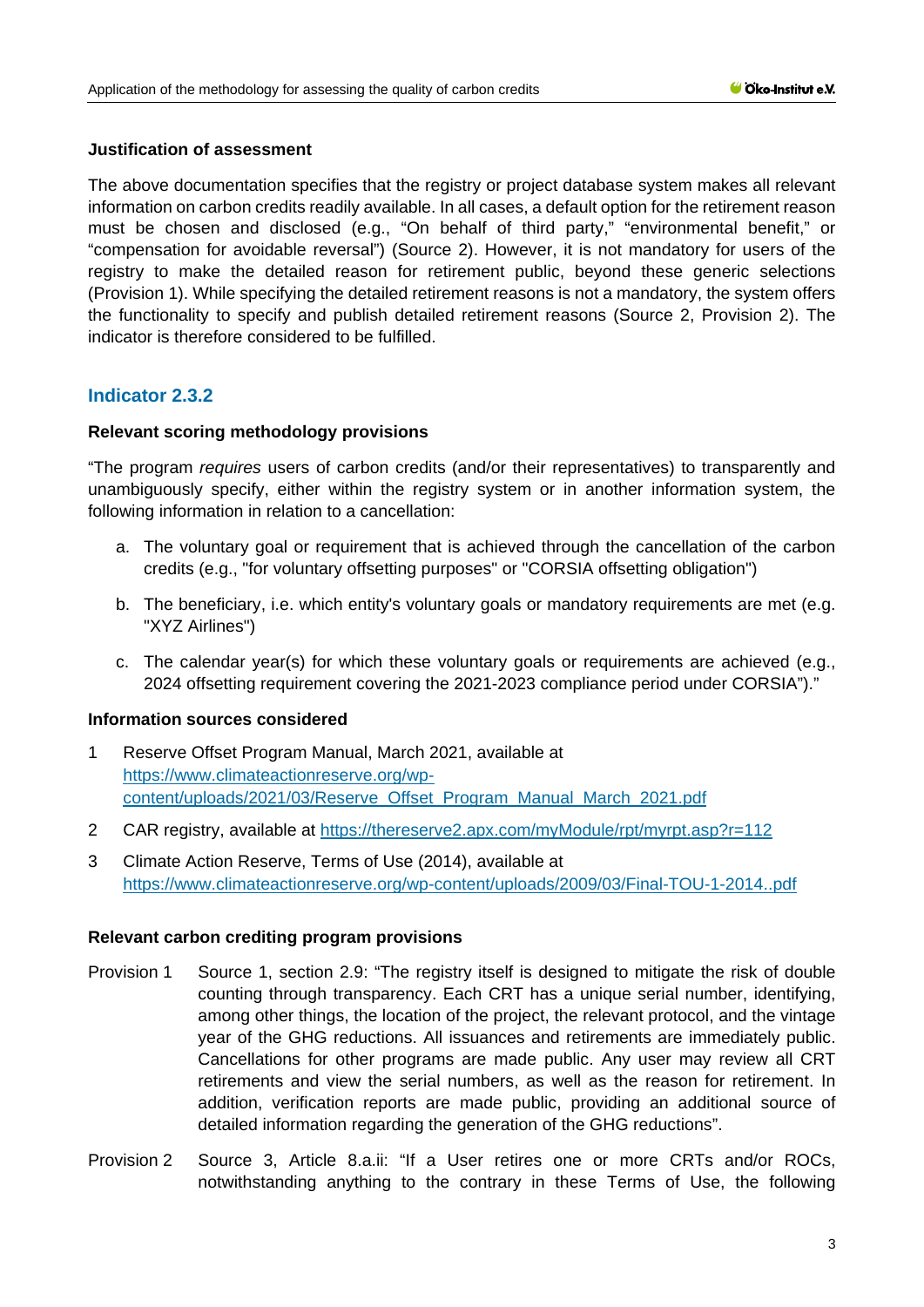information related to such retirement shall be subject to public disclosure by or at the direction of the Reserve, in such manner (including, without limitation, by inclusion in one or more reports posted on the Reserve's website) and at such times as the Reserve may determine in its sole discretion: […] (F) **voluntarily disclosed by User to the Reserve regarding the reason for such retirement**; provided, however, that nothing in this paragraph (ii) shall be construed to permit the public disclosure of any name, email address or reason for the retirement of any CRT or ROC that is deemed to be Confidential Information pursuant to Section 9(b)(v) or to limit any provision of Section 9(b)(v)."

## **Assessment outcome**

- a. Yes (1 Point)
- b. No (0 Points)
- c. No (0 Points)

## **Justification of assessment**

In the registry, there are two entries regarding the purpose of retirements: one indicating the generic retirement reason and one indicating the details on the reason for retirements of carbon credits (Source 2). In all cases, a default option for the retirement reason must be chosen and disclosed (e.g., "On behalf of third party," "environmental benefit," or "compensation for avoidable reversal"). However, it is not mandatory for users of the registry to provide the detailed reason for retirement, beyond these generic selections (Provision 2). Element a. can be considered as fulfilled because CAR requires to indicate whether the retirement is "for voluntary offsetting purposes". Specifying the beneficiary as well as the calendar year(s) for which the voluntary goals or requirements are achieved is not mandatory. Therefore, elements b. and c. are not fulfilled.

## **Indicator 2.3.3**

"The program enables the users of the carbon credits to voluntarily make the information in relation to a cancellation publicly accessible through the registry or project database system.

OR

The program requires that the information provided by the users of the carbon credits in relation to a cancellation be made publicly accessible through the registry or project database system."

#### **Information sources considered**

- 1 CAR registry, available at<https://thereserve2.apx.com/myModule/rpt/myrpt.asp?r=112>
- 2 Reserve Offset Program Manual, March 2021, available at [https://www.climateactionreserve.org/wp](https://www.climateactionreserve.org/wp-content/uploads/2021/03/Reserve_Offset_Program_Manual_March_2021.pdf)[content/uploads/2021/03/Reserve\\_Offset\\_Program\\_Manual\\_March\\_2021.pdf](https://www.climateactionreserve.org/wp-content/uploads/2021/03/Reserve_Offset_Program_Manual_March_2021.pdf)